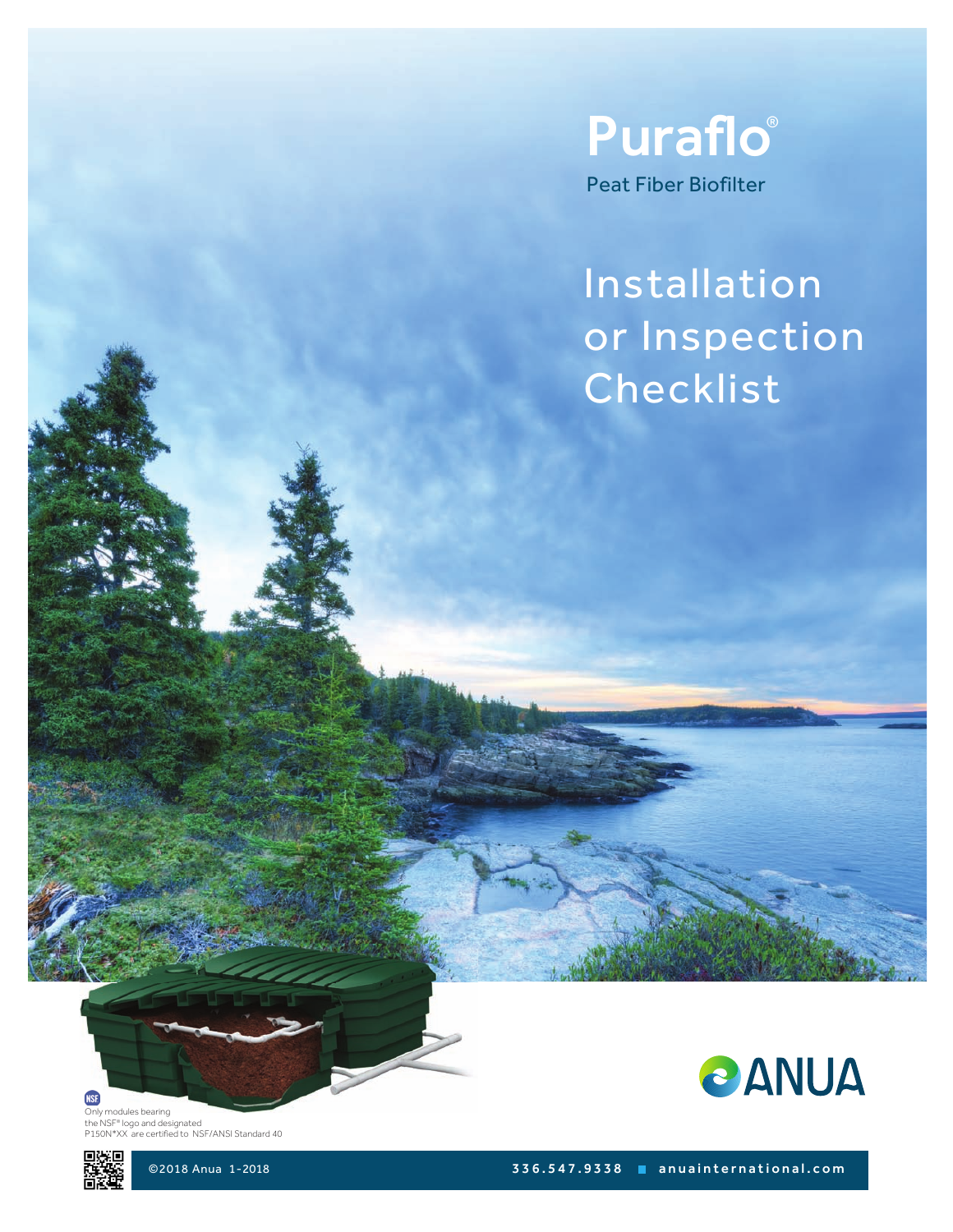#### **Septic Tank**

- $\Box$  Septic tank sized per code or certification criteria?
- $\Box$  Is septic tank installed per manufacturer's requirements?
- $\Box$  Does septic tank, riser(s) and access cover(s) meet applicable
- 1/32" commercial effluent filter/screen installed on outlet
- $\Box$  Is effluent filter/screen able to be removed for cleaning?
- $\Box$  Is septic tank accessible?
- $\Box$  Are septic tank, risers and access covers watertight?

## **Pump Tank**

- Pump tank sized per code or certification criteria?
- $\Box$  Is pump tank installed per manufacturer's requirements?
- $\Box$  Does pump tank, riser(s) and access cover(s) meet applicable structural standards?
- $\Box$  Is pump tank accessible?
- $\Box$  Are pump tank, risers and access covers watertight?
- $\Box$  All piping from septic tank to pump tank installed per code?

#### **Pump**

- $\Box$  Is pump sized correctly to deliver 5 to 15 gallons per module per dose?
- $\Box$  Is pump installed per manufacturer's requirements and code?
- $\Box$  Is pump accessible and removable?
- $\Box$  Is check valve (if required), union and ball valve installed?
- $\Box$  Is anti-siphon mechanism installed, if applicable?
- $\Box$  Is drain-back hole been installed to prevent freezing of piping, if applicable?
- $\Box$  Is pump installed, connected and tested?

(type, gauge and length of wire, connected using water-proof connectors and the conduit sealed-off)

### **Force Main**

- $\Box$  Is force main been installed with pressure rated fittings/pipe and per code?
- Are fittings and pipe "cleaned", "primed" and "glued" properly?
- $\Box$  Is the force main sized according to manufacturer's recommendations?
	- (2" force main for 1 to 5 modules or 4" force main for 6 to 10 modules)
- $\Box$  Is force main watertight?
- $\Box$  Is the force main installed to allow for drain-back to prevent freezing of piping, if applicable?

### **Manifold**

- $\Box$  Is flex pipe installed between force main and module?
- Manifold installed per manufacturer's recommendations to allow for equal distribution and flow splitting? (going past the last module a minimum of 6" and capped or clean-out at finished grade)
- $\Box$  Is uniform distribution to each each module verified?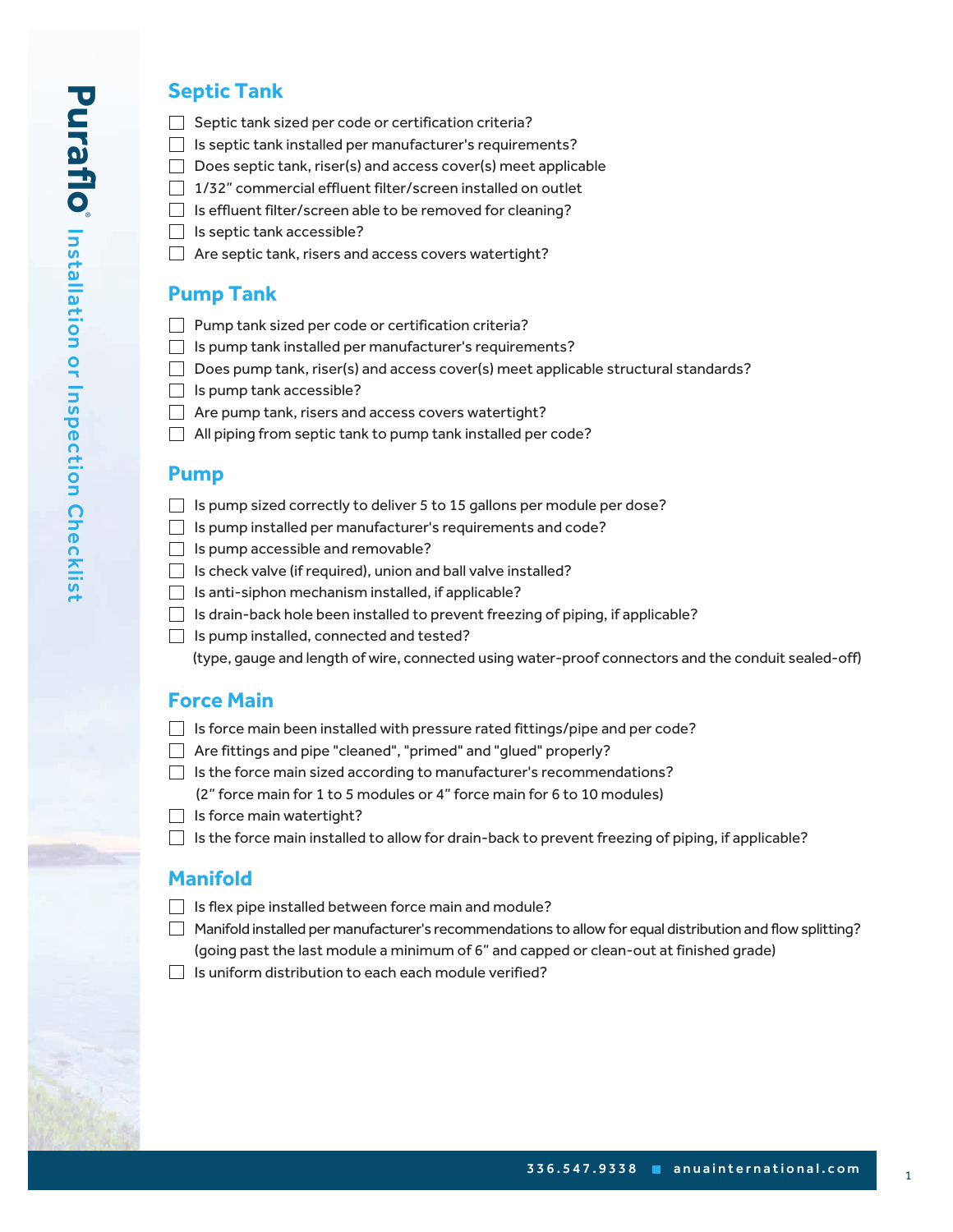# **Puraflo Modules—Type A System In-ground Pad Dispersal**

- $\Box$  Is the soil absorption area been prepared in accordance with the Puraflo installation manual?
- $\Box$  Is clean stone placed and leveled in the soil absorption area?
- $\Box$  Is an inspection pipe been placed in the soil absorption area?
- $\Box$  Modules set close to center of a pad and evenly spaced in-between and from ends?
- Each module leveled?
- $\Box$  Modules leveled with each other?
- $\Box$  Modules field modified to blue or green in accordance with manufacturer's requirements and recoded to specified color?
- $\Box$  Modules in the correct order for sample chamber and manifold?
- Sample chamber installed per manufacturer's recommendations?
- $\Box$  Lifting ropes anchored in the ground?
- $\Box$  Module lids secured and cleaned off?

## **Puraflo Modules —Type A System Mounded Pad Dispersal**

- $\Box$  Is the dispersal area been protected from site disturbances and protected from compaction/smearing?
- $\Box$  Is the mounded pad site and basal area been prepared in accordance with the Puraflo installation manual?
- $\Box$  Is the mounded pad sited on contour?
- $\Box$  Is clean stone and sand been placed and leveled properly?
- $\Box$  Is the jar test performed to verify sand cleanliness?
- $\Box$  Are inspection pipes placed in the absorption area?
- Modules set and evenly spaced in-between and from ends?
- □ Each module leveled?
- $\Box$  Modules leveled with each other?
- $\Box$  Lifting ropes anchored in the ground?
- $\Box$  Module lids secured and cleaned off?
- Mounded pad area protected upslope from erosion?
- $\Box$  Mounded pad backfilled properly, with suitable soil and sloped at 3:1?

## **Puraflo Modules —Type B System with Piped Outlet**

- $\Box$  Stone pad size large enough for modules to set on?
- $\Box$  Stone pad depth sufficient and leveled?
- $\Box$  Modules set close to center of stone pad area?
- Each module leveled?
- $\Box$  Modules leveled with each other?
- $\Box$  Lifting ropes anchored in the ground?
- $\Box$  Module lids secured and cleaned off?
- $\Box$  Drain pipe assembly to header line installed?
- $\Box$  Plugs opposite drain pipe assembly installed?
- $\Box$  Header line to distribution box installed?